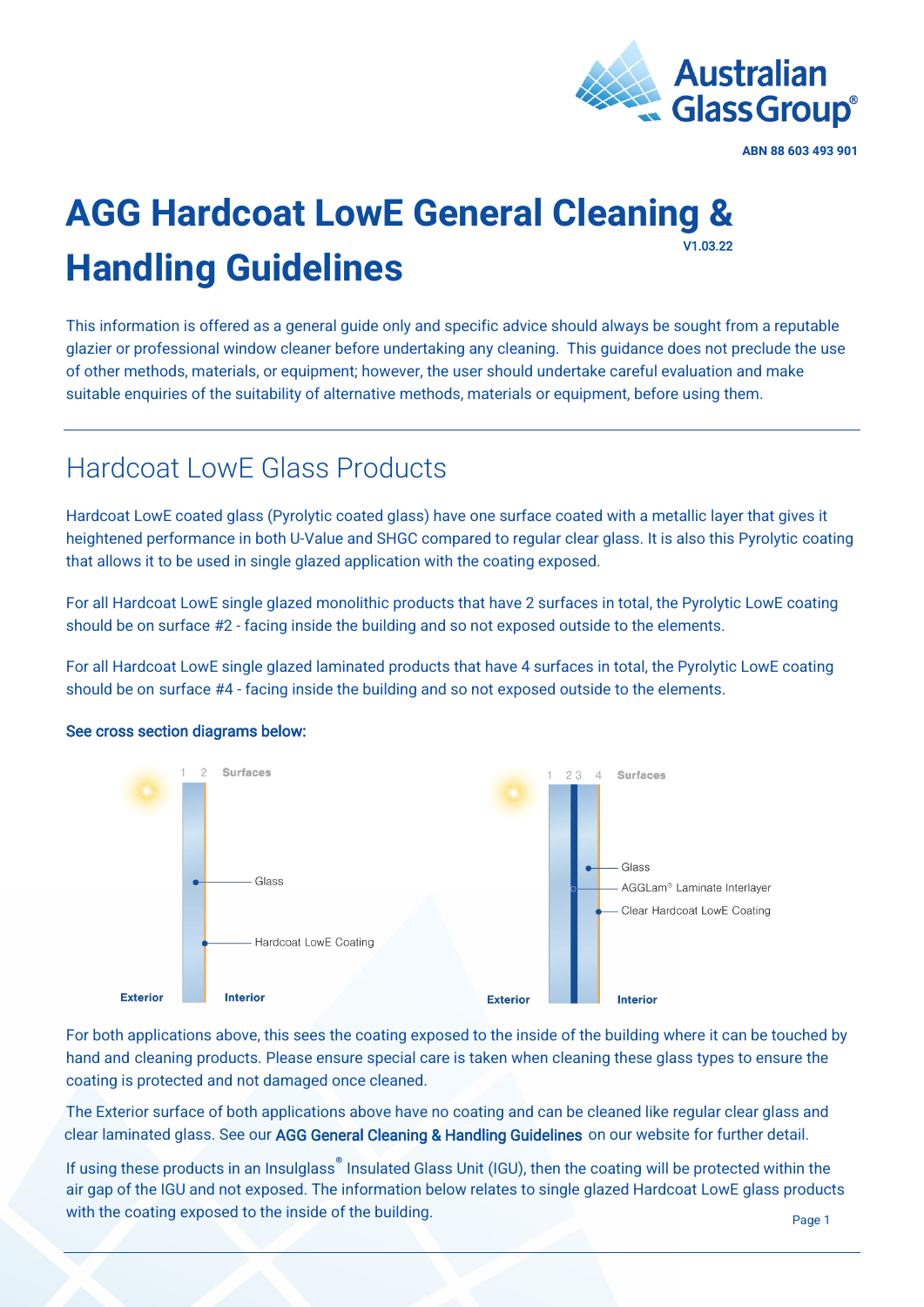

### Routine Cleaning

Hand cleaning of the glass surface to visibly remove accumulated dust or fingerprints can be accomplished using a number of different glass cleaning products. Recommended cleaning products are Windex® Multi-Surface Cleaner (colourless liquid) available from supermarkets or a mixture of one part vinegar to ten parts water. Other commercially available vinegar-based glass cleaners have generally demonstrated an ability to provide a clean, streak-free glass surface but it is not recommended to use any ammonia based or alcohol based glass cleaners.

#### Procedure:

- Ensure that any jewellery, watches or anything that may scratch the coating is removed and it is best to wear clean gloves to avoid scratching the surface of the coating. Scratches that occur from foreign objects will be permanent and are not repairable.
- Flood the glass surface with the spray-on cleaning solution or with a clean cloth saturated with the cleaning solution. Be generous with the amount of solution applied.
- Scrub the wet surface with a clean lint-free towel or cloth.
- Wipe dry with an additional dry, clean, lint-free towel or cloth.
- To prevent streaking, stop wiping when the glass is almost dry and there is a uniform film left on the glass surface that will quickly evaporate.

## Spot Cleaning

For any spot cleaning of stubborn dirt or foreign materials stuck on the coating. Recommended cleaning product is Methylated Spirits available from supermarkets of hardware stores and to be used in accordance with the manufacture's recommendations and warnings.

#### Procedure:

- Ensure that any jewellery, watches or anything that may scratch the coating is removed and it is best to wear clean gloves to avoid scratching the surface of the coating. Scratches that occur from foreign objects will be permanent and are not repairable.
- Apply a small portion of the Methylated Spirits to a clean, wet cloth or towel.
- Rub only onto the area that requires the spot cleaning.
- Wipe clean with an additional dry, clean, lint-free towel or cloth.
- Follow by a Routine Cleaning procedure.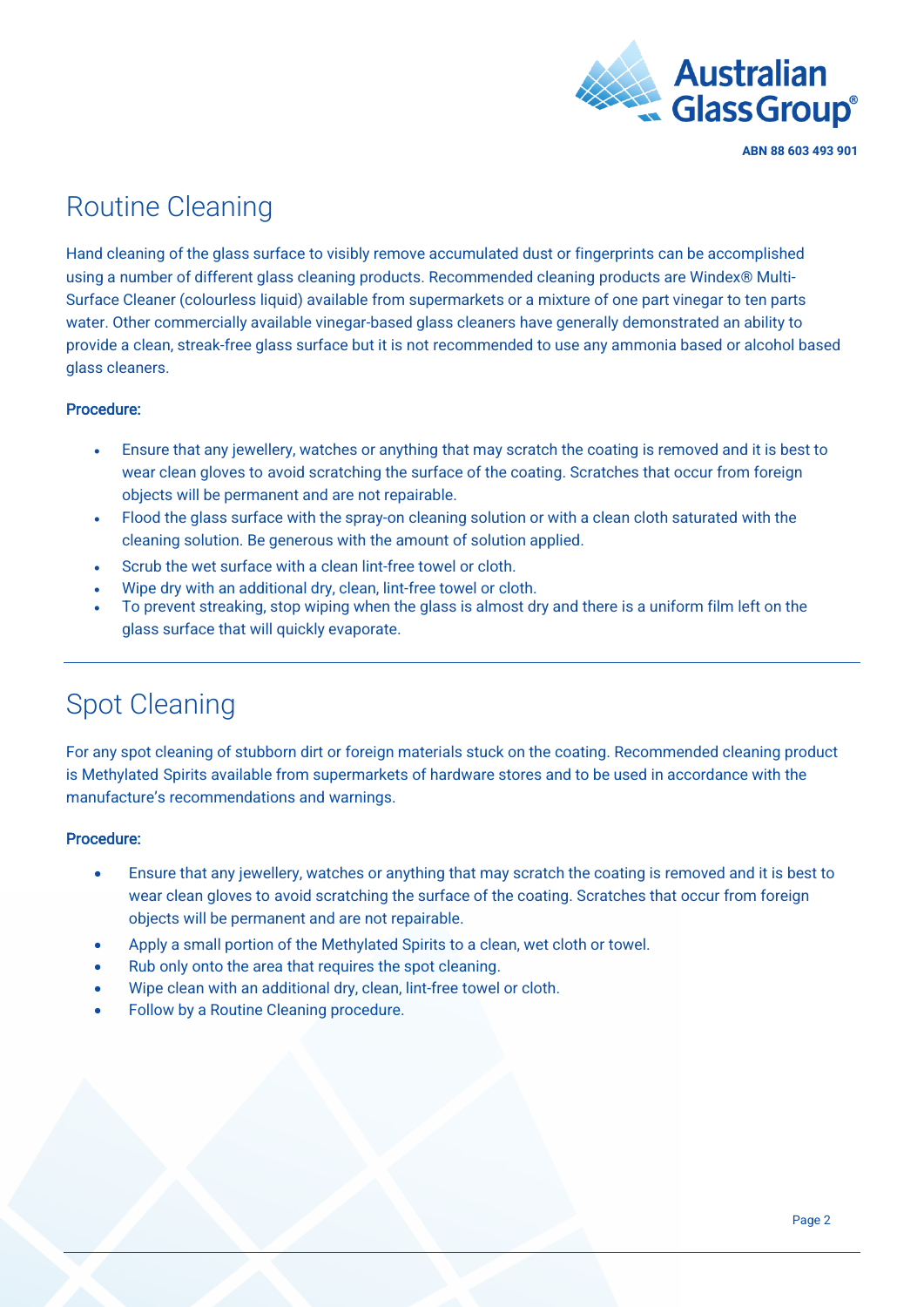

# Specialised Cleaning

For any cleaning requiring further specialized cleaning. Recommended cleaning product is Hydrochloric Acid available from hardware stores and to be used in accordance with the manufactures recommendations and warnings.

#### Procedure:

- Ensure that any jewellery, watches or anything that may scratch the coating is removed and it is best to wear clean gloves to avoid scratching the surface of the coating. Scratches that occur from foreign objects will be permanent and are not repairable.
- Pre-clean the coated surface with clean water and a lint-free towel or cloth.
- Carefully follow the manufacturers use and safety instructions.
- Ensure surrounding materials are protected from Hydrochloric Acid spills, if the acid spills on frames, sill, floors and other materials or unprotected skin please follow manufacturer's safety instructions immediately.
- Apply a small portion of the Hydrochloric Acid to a clean, wet cloth or towel, or cotton bud for any small areas.
- Rub only onto the area that requires the specialised cleaning.
- After cleaned off, neutralise the area with clean water.
- Wipe clean with an additional dry, clean, lint-free towel or cloth.
- Follow by a Routine Cleaning procedure.

## What Not to Do

- Do not clean the glass when the glass is hot or in direct sunlight.
- Do not allow cleaning solutions to contact the edges of Laminated glass, Insulating Glass Units or Mirrors.
- Do not use cleaners which contain Hydrofluoric or Phosphoric acid as they are corrosive to the glass surface.
- Abrasive cleaners, powder-based cleaners, scouring pads or other harsh materials should not be used to clean windows, glass doors or other glass products.
- Do not store or place other material in contact with the glass as this can damage the glass or create a heat trap leading to thermal breakage risk.
- Avoid causing extreme temperature changes to the glass as this may lead to thermal fracture of the glass, ie. do not splash hot water on cold glass or freezing water on hot glass.
- Some tapes or adhesives can stain or damage glass surfaces. Avoid using such materials unless they are known to be easily removed and suitable for glass.
- Do not use a squeegee on the coated surface.
- Do not use razor blades, steel wool, scouring bristles or any other metallic or abrasive objects on the coated surface. This can remove part of the coating that will also result in discoloured stains.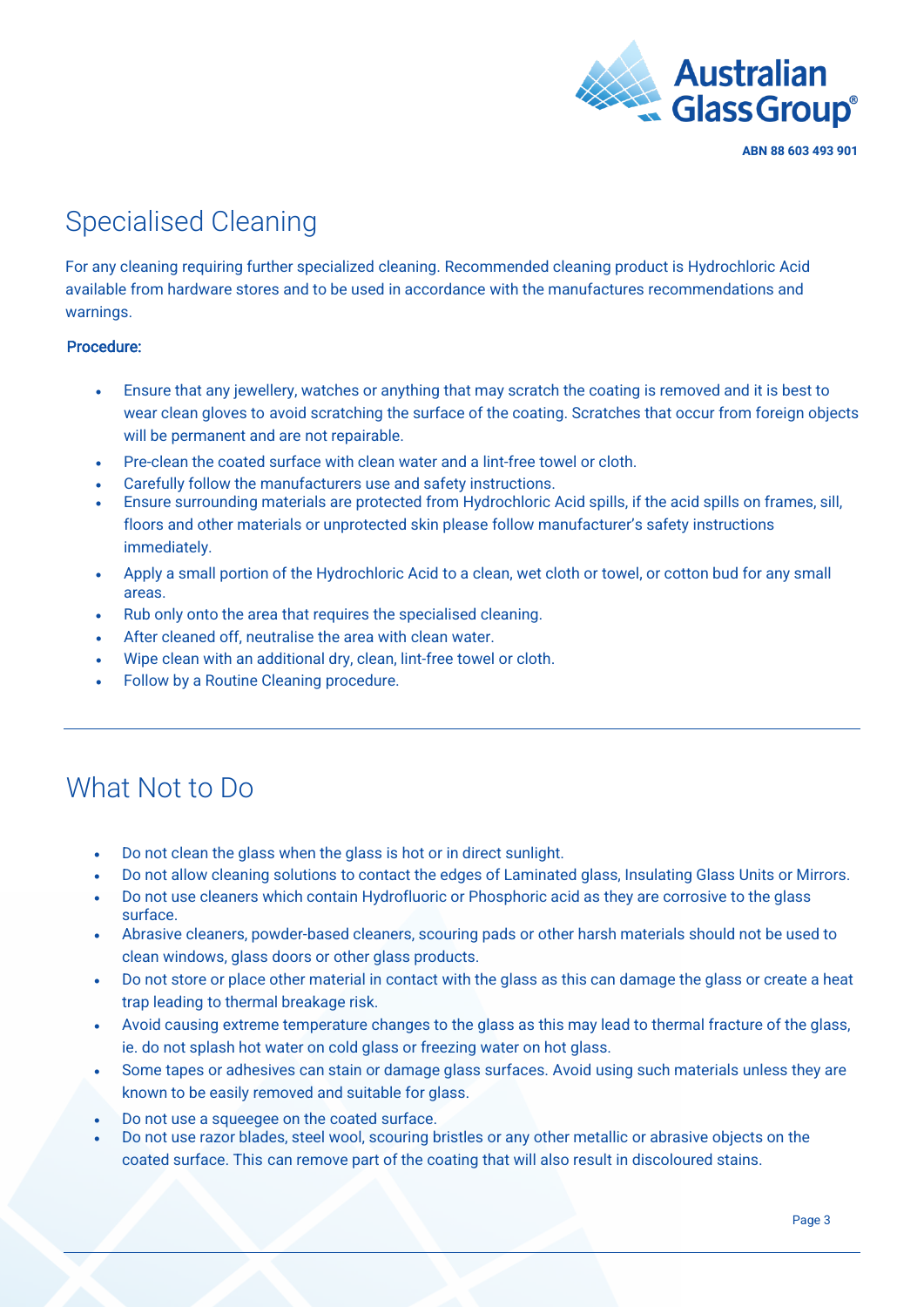

# Storage and Handling

- Glass should be stored in a dry and clean environment with good circulation of cool dry air to avoid staining and marking. Storage areas should be out of direct sunlight as some glass can be susceptible to thermal breakage.
- Where glass has been received in a wet condition, it should be separated, dried and re-stacked with separators to allow airflow around the panels.
- Glass should always be stored vertically and at a slight angle. The edges should be supported on wood or a soft material and contact with hard materials must be avoided.
- When glass is stored and transported there should always be some kind of a protector between the glass surfaces to prevent transit damage. This should be appropriate to the product and size, and may be paper, rubber pads or plastic wrap on the glass. Bear in mind, glass is fragile and will be broken if handled or stored incorrectly. Particular care should be taken to ensure the glass is properly fastened and secured to prevent damage.
- Glass should always be handled by people trained in approved practice, always taking into account good health and safety procedures.
- Glass must be protected from site contamination caused by building materials and other site practices during construction as this will assist in the cleaning of the glass at the conclusion of the construction.

### Installation

When selecting an appropriate sealant, it is important to consider the properties of various sealants in order to avoid any long-term problems. It is important not to use any acetic sealants on laminated glass as they may attack the interlayer. It is recommended using a neutral cure sealant on laminated glass. The same applies with I[nsulgla](https://agg.com.au/products/insulglass/)ss® Insulated Glass Units (IGU), please ensure that when glazing IGU's that you are using a compatible sealant to the secondary seal of the IGU.